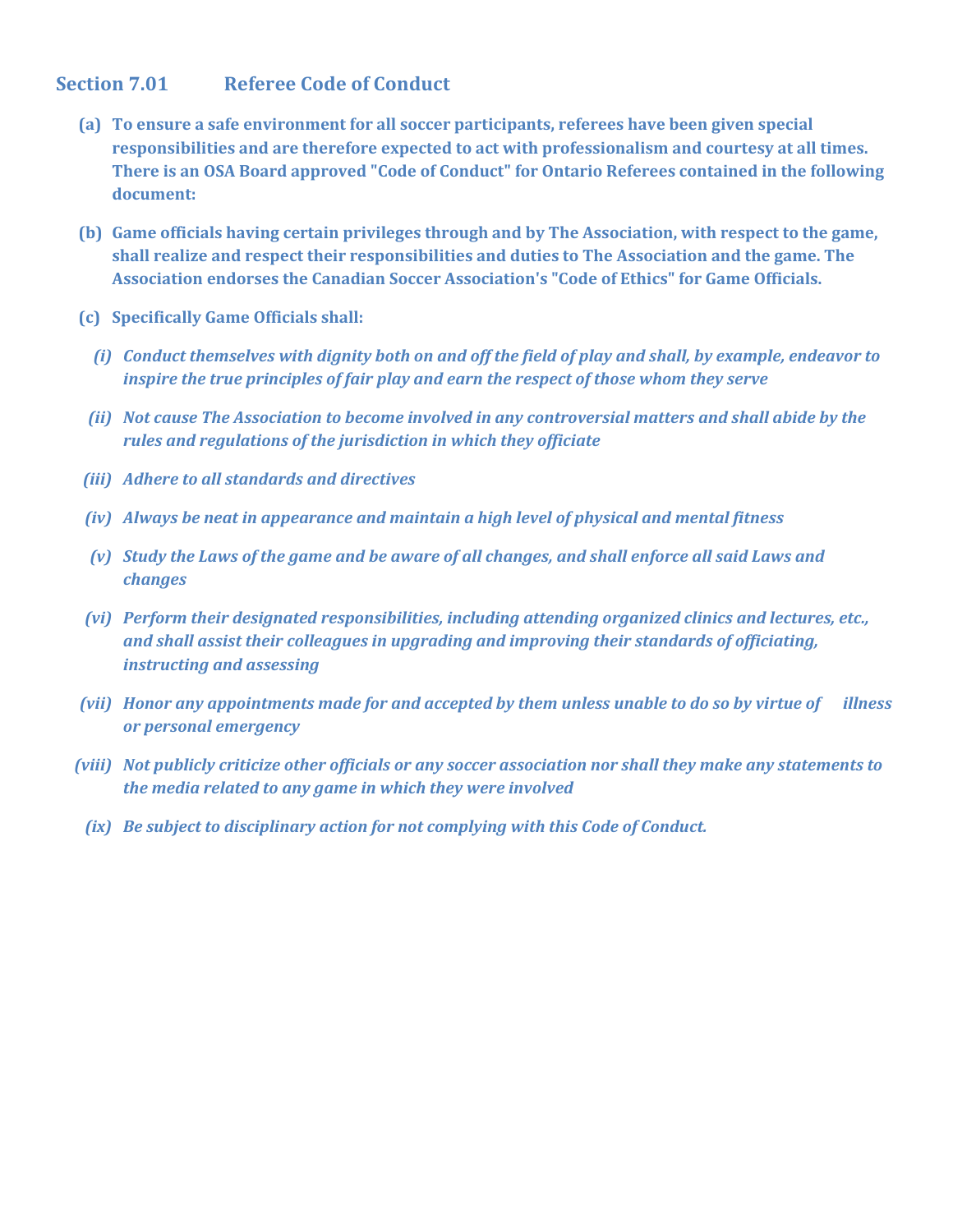## **Section 7.02 The Role and Scope of the Referees/Assistant Referees**

- **(a) This is a description of the duties of a referee officiating games in the NPSL. This may not necessarily apply to both referees and assistant referees.**
- **(b) Refer to the Code of Conduct**
- **(c) A referee shall keep in touch with his/her scheduling referee and be aware of all games they are scheduled to officiate.**
- **(d) A referee shall show up to games with the proper equipment required to complete their work and should include but is not limited to the following;**
	- *(i) Whistle – Fox 40 recommended*
- *(ii) A second whistle with a different sound or pitch e.g., pea whistle and pea-less whistle. This would be to negate the interference of whistle sounds from other referees when two fields are being played on in close proximity*
- *(iii) Flags (linesperson)*
- *(iv) Time Piece (watch)*
- *(v) Uniform*
- *(vi) Game Cards*
- *(vii) Red and Yellow Cards (U12 groups and above)*
- *(viii) Means to determine playing sides for teams (coin flip, or rock/paper/scissors)*
	- *(ix) FIFA rule book*
	- *(x) WATER*
	- *(xi) Sun protection*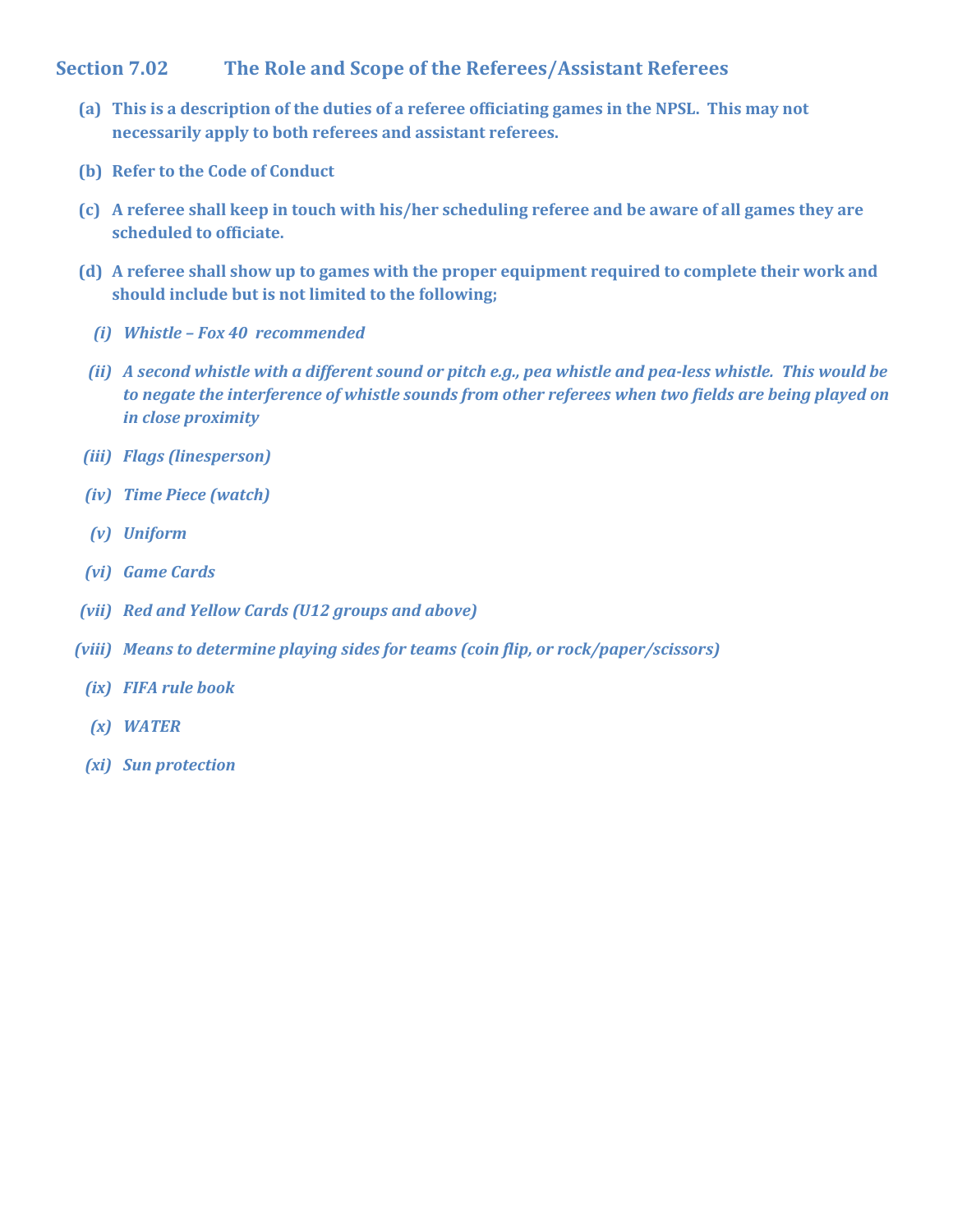- **(e) A referee shall be punctual for their scheduled games, and this should include but is not limited to leaving time for the following;**
	- *(i) Change into uniform*
- *(ii) Prepare Equipment*
	- 1) Set time piece for proper half-length for age group
	- 2) Fill out referee personal game card
- *(iii) Proper warm-ups*
- *(iv) Confirm field lining is correct and visible*
- *(v) Check goal nets for any holes and anything that may cause confusion or disagreement*
- *(vi) Check for corner flags*
- *(vii) Generally make oneself aware of the field you will be working with*
- *(viii) Give Coaches a 5 min notice before kick-off to prepare lines and get players into position*
- *(ix) Host a coaches meeting review the rules and game sheet (game sheet to be complete)*
- *(x) Check all cleats before the start of the game*
- **(f) A referee shall officiate the game as shown and taught in applicable courses and with respect to the rules of the league and the rules of FIFA as they apply.**
- **(g) A referee shall show respect to all players, coaches, fans. (A referee can expect the same respect)**
- **(h) Any cards given out before, during, or after a match must be recorded in detail on the provided forms and submitted to the appropriate executive position as outlined within Part 6.**
- **(i) All referees must keep accurate account of match scores, cards, age groups, locations, teams, and ensure this information is reflected properly on the final game sheet before it is signed**
- **(j) Should a referee have any issues, the referee should contact their club head referee, and may defer to contact the league executive referee should there be a reason to bypass the club level.**
- **(k) At the completion of every game, the referee is to complete the game sheet, verifying all the information is correct, and that both team officials have sign it, and that copies have been handed out.**
- **(l) Referees should make themselves available for games on a call-in basis for any scheduling issues/conflicts/cancellations/sicknesses should they so choose.**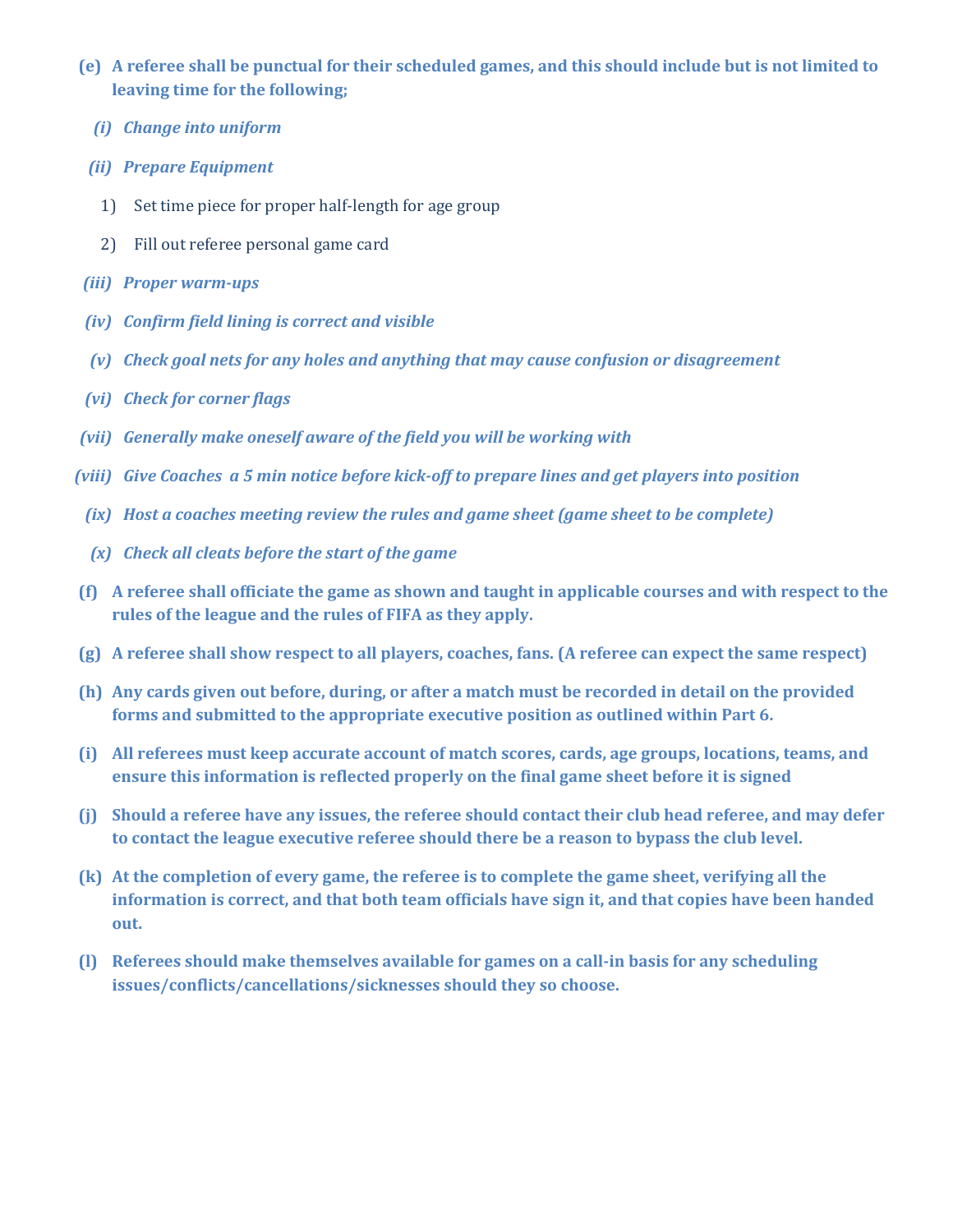# **Section 7.03 Referee Pay Schedule**

- **(a) It is the responsibility of each Club to pay for all refereeing of their home games.**
- **(b) Each Club is entitled to determine how often they pay the referees. It is suggested by NPSL that each club make this known to their referees before the start of the season.**
- **(c) North Perth will reimburse the Clubs for the cost of refereeing needed for all tournament and playoff games.**
- **(d) Table 8 below lists the pay schedule by age group.**

| Referees Pay Schedule |                                 |         |                  |  |
|-----------------------|---------------------------------|---------|------------------|--|
| Age                   | Head<br>Lining Fees per         |         | <b>Total Per</b> |  |
| Group                 | Referee                         | person  | Game             |  |
|                       |                                 |         |                  |  |
| U <sub>6</sub>        | \$8.00                          | \$0.00  | \$8.00           |  |
|                       |                                 |         |                  |  |
| U8                    | \$13.00                         | \$0.00  | \$13.00          |  |
|                       |                                 |         |                  |  |
| U10                   | \$15.00                         | \$7.50  | \$30.00          |  |
|                       |                                 |         |                  |  |
| U12                   | \$17.00                         | \$8.50  | \$34.00          |  |
|                       |                                 |         |                  |  |
| U14                   | \$22.00                         | \$11.00 | \$44.00          |  |
|                       |                                 |         |                  |  |
| U16                   | \$28.00                         | \$14.00 | \$56.00          |  |
|                       |                                 |         |                  |  |
| U18                   | \$34.00                         | \$17.00 | \$68.00          |  |
|                       | Linesperson for U10 is optional |         |                  |  |

- **(e) It is recommended that each club has its own pool of referees for their own home games. If however a Club needs to bring in a referee from another Club, this referee can get paid a mileage fee as per Table 9**
- **(f) The Kilometers use to calculate these fees are demonstrated in Tables 10 and 11.**